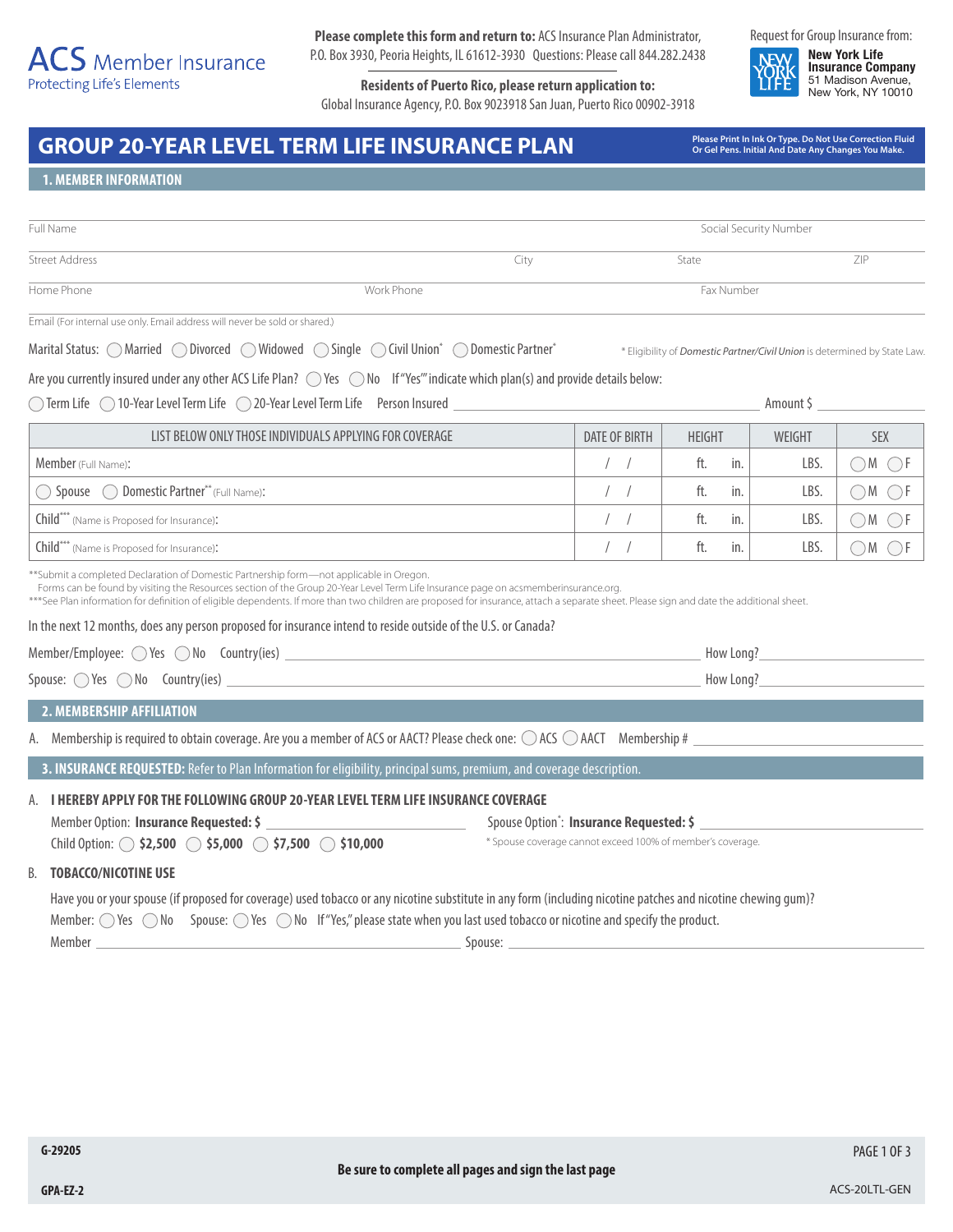C. **INSURANCE REPLACEMENT: Important Replacement Information for Residents of New York It may not be in your best interest to replace existing Life Insurance policies or annuity contracts in connection with the purchase of a new Life Insurance policy, whether issued by the same or a different insurance company. A replacement will occur if, as part of your purchase of a new Life Insurance policy, existing coverage has been, or is likely to be, lapsed, surrendered, forfeited, assigned, terminated, changed or modified into paid-up insurance or other forms of benefits, loaned against or withdrawn from, reduced in value by use of cash values or other policy values, changed in the length of time or in the amount of insurance that would continue, or continued with a stoppage or reduction in the amount of premium paid. Prior to completing a replacement transaction, you may want to contact the insurance company or agent who sold you the Life Insurance or annuity contract that will be replaced, to help you decide whether the replacement is in your best interest.**

| $\overline{a}$ in the second contract of the second contract of the second contract of the second contract of the second contract of the second contract of the second contract of the second contract of the second contract of th |                |                                                                                           |                |  |
|-------------------------------------------------------------------------------------------------------------------------------------------------------------------------------------------------------------------------------------|----------------|-------------------------------------------------------------------------------------------|----------------|--|
|                                                                                                                                                                                                                                     | Amount/Company |                                                                                           | Amount/Company |  |
| ALL RESIDENTS:<br>Do you have other insurance in force? If "Yes," total amount in all companies Member:                                                                                                                             |                | Spouse:                                                                                   |                |  |
| RESIDENTS OF ALL OTHER STATES:                                                                                                                                                                                                      |                | $\Box$ Member/Employee: $\bigcirc$ Yes $\bigcirc$ No Spouse: $\bigcirc$ Yes $\bigcirc$ No |                |  |
| RESIDENTS OF NEW YORK: I have read the Important Replacement Information above. $\bigcirc$ Yes $\bigcirc$ No<br>Is the Life Insurance applied for intended to replace, in whole or in part, any existing insurance or annuity?      |                | Member/Employee: $\bigcirc$ Yes $\bigcirc$ No Spouse: $\bigcirc$ Yes $\bigcirc$ No        |                |  |

#### **4. BENEFICIARY DESIGNATION:** Insert name, relationship, and Social Security Number

I make the following beneficiary designation with respect to only the insurance requested in this application for Group 20-Year Level Term Life Insurance. The beneficiary for dependent coverage shall be the insured member as provided in the Group Policy. (If you want to name a different beneficiary for spouse coverage, more than one beneficiary, or a trust, please contact the Plan Administrator.) (1) In naming more than one beneficiary, please note if each is to be primary and/or secondary, and the percentage of death proceeds to be distributed to each. (2) If naming a trust, please indicate the full name and date of the trust. (Attach a separate sheet if necessary, then sign and date it.)

| Beneficiary Name (Last, First, Middle Initial) |                        | Relationship to Proposed Insured |  |  |
|------------------------------------------------|------------------------|----------------------------------|--|--|
| Date of Birth                                  | Social Security Number | Phone                            |  |  |

# **5. PAYMENT OPTION SELECTION**

Following your initial billing, you will be billed twice a year on April 1 and October 1, or you may also choose to access a secure website to register and have your premium withdrawn from your bank account or charged to your credit card.

| <b>6. MEMBER STATEMENT OF HEALTH</b>                                                                                                                                                                                                                                                                                                                                                                                                                                                                                                   |                              |                              |
|----------------------------------------------------------------------------------------------------------------------------------------------------------------------------------------------------------------------------------------------------------------------------------------------------------------------------------------------------------------------------------------------------------------------------------------------------------------------------------------------------------------------------------------|------------------------------|------------------------------|
| To the best of your knowledge and belief, answer the following questions as they apply to you and all dependents to be insured:                                                                                                                                                                                                                                                                                                                                                                                                        | <b>MEMBER</b>                | <b>DEPENDENT</b>             |
|                                                                                                                                                                                                                                                                                                                                                                                                                                                                                                                                        | $\bigcirc$ Yes $\bigcirc$ No | $\bigcirc$ Yes $\bigcirc$ No |
| B. During the past five years have you ever been medically diagnosed by a physician as having or been treated for: heart trouble,<br>elevated blood pressure, gynecological or genitourinary disorders, ulcers, cancer, diabetes, mental or nervous disorder or<br>psychotherapeutic treatment, epilepsy, respiratory disorder, kidney or liver disorder (including hepatitis), enlarged lymph nodes<br>or immunodeficiency disorder, thyroid disorder, blood disorder, albumin, blood, pus, or sugar in urine, back trouble/disorder, |                              |                              |
|                                                                                                                                                                                                                                                                                                                                                                                                                                                                                                                                        | ○Yes ○No                     | ∩Yes ( )No                   |
| C. During the past five years have you been counseled, treated, or hospitalized for the use of alcohol or drugs?                                                                                                                                                                                                                                                                                                                                                                                                                       | ◯ Yes ◯ No                   | $\bigcirc$ Yes $\bigcirc$ No |
| Details (Please fill out if answered "Yes" to A, B or C): _                                                                                                                                                                                                                                                                                                                                                                                                                                                                            |                              |                              |
|                                                                                                                                                                                                                                                                                                                                                                                                                                                                                                                                        |                              |                              |

Depending on the amount of insurance you are requesting, you will be contacted by a service provider on behalf of New York Life Insurance Company to ask you about your medical history.

What time and telephone number would be best to contact you?